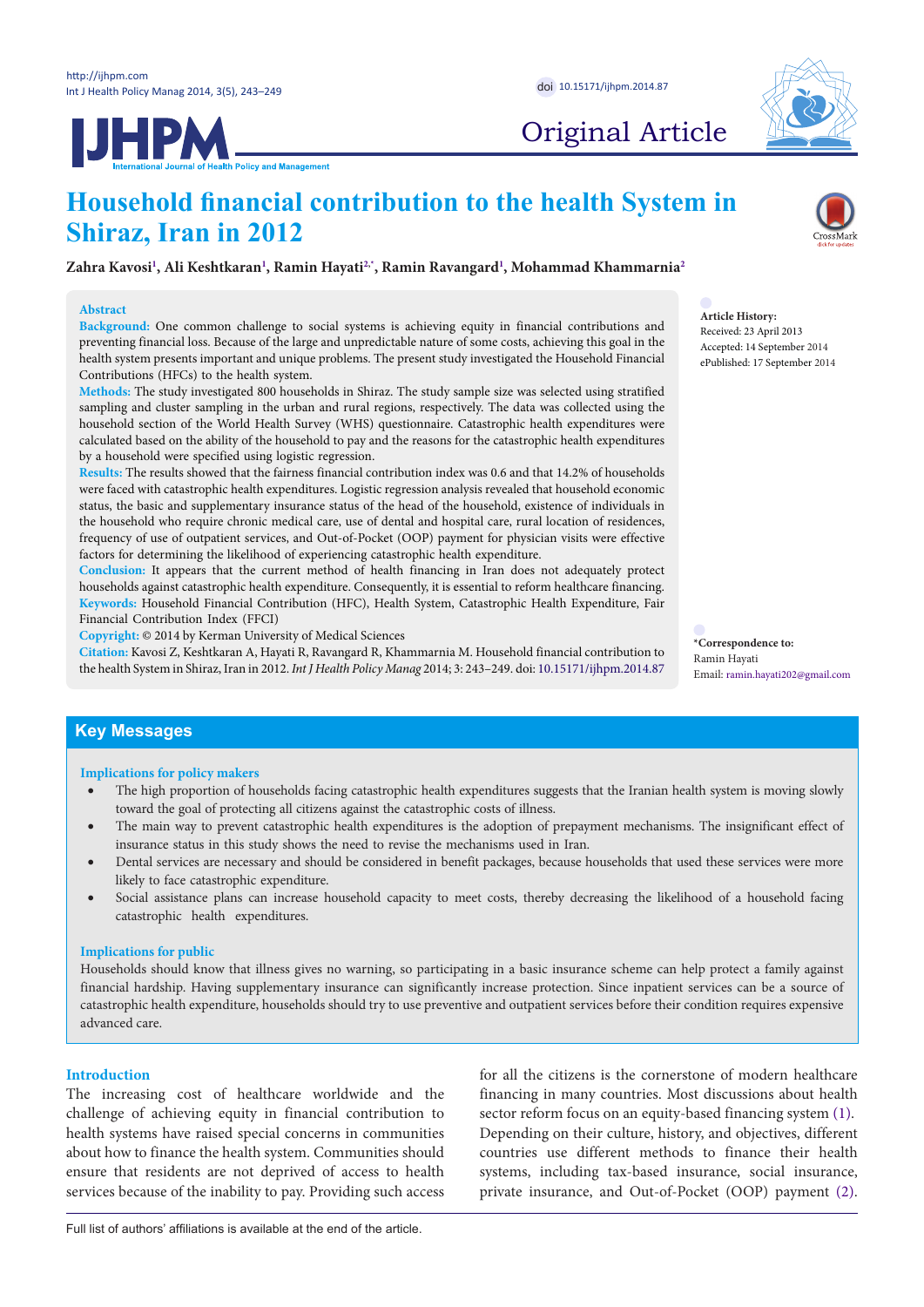The fairness of these financing methods is determined based on household contributions to funding health expenditures ([3\)](#page-5-4). This contribution is calculated based on the ratio of household payments for healthcare services to their capacity to pay, which has been termed Household Financial Contribution (HFC) by the World Health Organization (WHO). HFC specifies the financial burden imposed on a household for payments to the health system ([4](#page-5-5)).

High HFCs have short-term and long-term effects on living standards such that households may forgo the consumption of other goods and services in the short-term or be forced to sell their property, spend savings, and/or accumulate debt in the long-term ([5\)](#page-6-0). The Fair Financial Contribution Index (FFCI) and catastrophic healthcare expenditures were the indicators used by WHO to calculate equity in household payments to the health system ([4](#page-5-5)).

WHO [\(6](#page-6-1)) reported that, globally, nearly 44 million households and more than 150 million individuals face catastrophic healthcare expenditures each year. Studies have shown that households facing catastrophic health expenditures had specific characteristics. Household economic status was confirmed to be one of the most important determinants ([7\)](#page-6-2). The implementation of health insurance plans in Mexico, China, and Thailand decreased the likelihood of catastrophic spending ([8\)](#page-6-3).

Several studies have shown that households with health insurance coverage were not necessarily protected from catastrophic expenditures ([9](#page-6-4)). The use of health services and the frequency and type of usage are other determinants of catastrophic health expenditures ([10](#page-6-5)). Households with disabled members, members with chronic medical conditions  $(7,11,12)$  $(7,11,12)$  $(7,11,12)$  $(7,11,12)$ , or members over age 65  $(12,13)$  $(12,13)$  have increased probability of catastrophe expenditures. Other characteristics of households, such as size, gender of household head, and ages of household members are also known to be effective factors [\(13–](#page-6-8)[15\)](#page-6-9).

In Iran, statistics for FFCI range from 83.7% in a national study to 56.0% in a regional study. For catastrophic healthcare expenditures, they range from 2.1 in a national study to 22.2 in a regional study ([16](#page-6-10),[17](#page-6-11)). These differing statistics show the need for further investigation of indicators in the country. The present study calculated the FFCI, identified the number of households facing catastrophic healthcare expenditures, and specified the factors affecting a household faced with catastrophic healthcare expenditures in the city of Shiraz in 2012.

Shiraz is the sixth most populous city of Iran and is the capital of Fars province. The city population was 1,517,653 in 2011. This includes several rural areas that fall into the jurisdiction of two health centers, Shahid-e Enqelab and Shahid-e Valfajr. Each center has several rural health centers that operate wellness centers in their regions. The wellness centers provide basic health and health education services for suburban households.

In 2011 in Shiraz, there were nine municipality districts and 387,403 households in the city itself. Statistics from the Shahid-e Enqelab and Shahid-e Valfajr centers from 2011 show that there were 53,757 households living in suburban Shiraz.

## **Methods**

A survey of HFCs to the health system in Shiraz was carried out by the Shiraz University of Medical Sciences in 2012. The study population comprised all households living in Shiraz. The study population for the present study was 441,160 households. The sample size of the present study was calculated using the following formula in which  $p=10%$ (Proportion of the households face with CHE) [\(18\)](#page-6-12), d=3% (Minimal detectable difference), and  $\alpha$ =0.05 (Type I error). According to the formula in Equation 1, a sample size of 385 households was determined for this study ([18](#page-6-12)), but this figure was doubled to allow for use of cluster sampling. The possible loss was considered to be 30 samples.

$$
n = \frac{z_1^2 - \alpha / 2^{p(1-p)}}{d^2}
$$
 (1)

The sample size totaled 800 households. By sampling with probability proportional to size, sample sizes of 703 and 97 households were selected for Shiraz and its suburbs, respectively. Two sampling methods were used for the city and its suburbs.

Shiraz is divided into nine districts, each of which was considered to be a stratum. Sampling with probability proportional to size was done in each stratum to determine its sample size. Having determined the city sample size, the sample size of each stratum was randomly selected using customer water meter ID numbers from the Shiraz Water and Sewage Company. The questionnaires were completed by interviewing the heads or informed individuals of the households selected. If a researcher was unsuccessful after three tries in interviewing a household at a specific address, the next address was chosen as a replacement.

The data from Shahid-e Enqelab and Shahid-e Valfajr health centers was used to determine the sample size for the suburbs. There were, respectively, 13 and 12 rural health centers under their supervision. Each center was considered to be a cluster. Eight of the rural health centers were selected using systematic sampling. Since the number of households covered by each rural health center was different, sampling with probability proportional to size was used to determine the sample size of the eight health centers. The selected sample size was equally divided among the wellness centers and the required data was gathered by interview of heads or informed individuals of the selected households. Researchers contacted the wellness centers to inform them of the number of households in their area that would take part in the interviews.

# *Study tools*

Data was gathered using the household section of the questionnaire entitled World Health Survey (WHS) which was developed by WHO in 2003 to evaluate the performance of health systems ([4\)](#page-5-5). This section was translated into Persian and its validity and reliability were verified by Kavosi *et al.* [\(19\)](#page-6-13).

# *Statistical analysis*

The most important indicators of equity in health, i.e. the proportion of households facing catastrophic health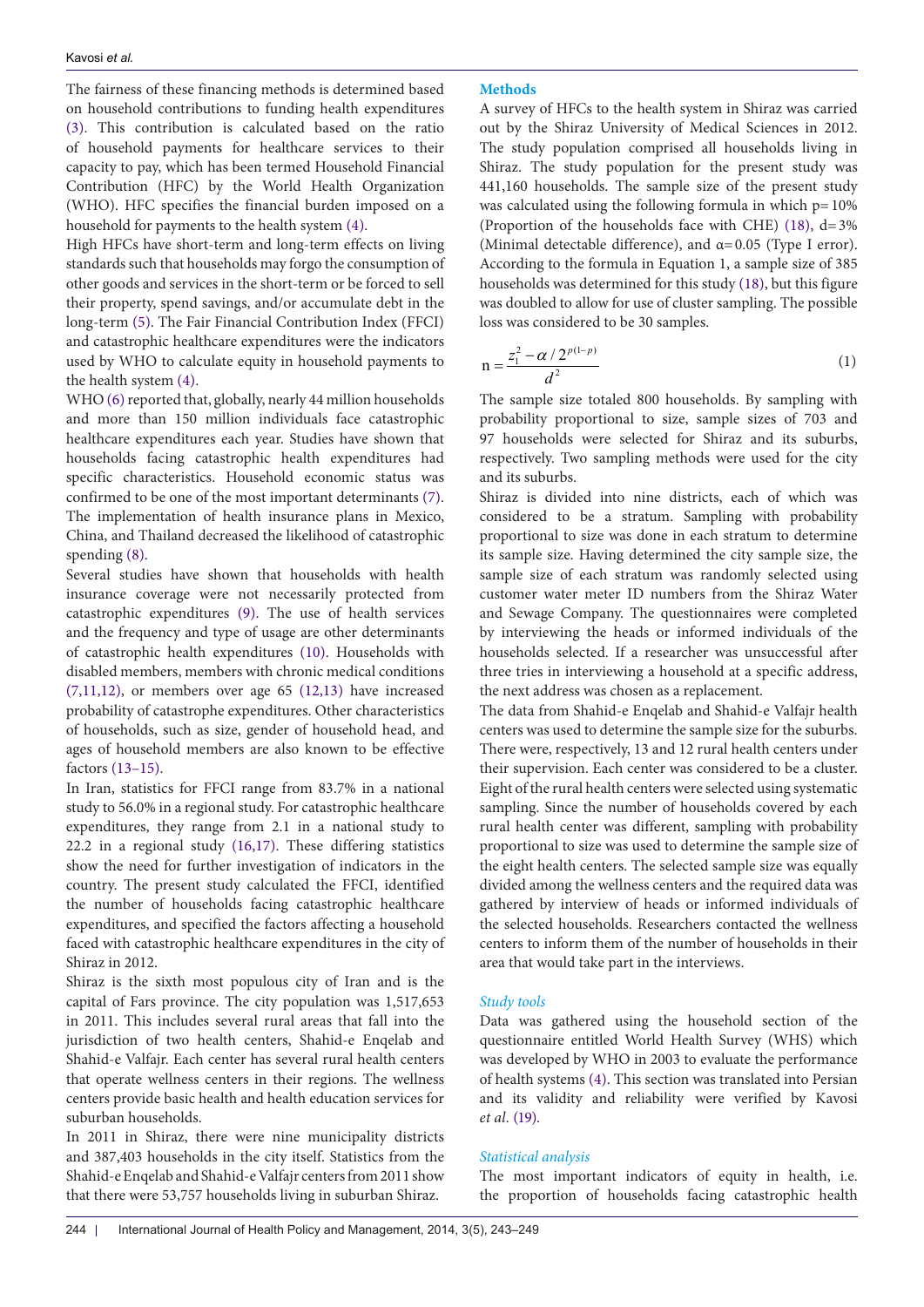expenditures, and FFCI were calculated. The proportion of costs spent on medical services to household ability to pay was used to determine the proportion of households faced with catastrophic medical expenditure.

The capacity to pay is the effective income of the household minus its subsistence expenditure. Total expenditure by the household was used as an indicator of effective income because it reflects the purchasing power of a household most accurately. The subsistence expenditure was calculated using the food-based poverty line, which is the portion of household total expenditure spent on food.

The capacity to pay was calculated by subtracting subsistence expenditure from total expenditure. This was used to calculate the proportion of household medical expenditure to its capacity to pay. If the result was more than 40%, that household was considered to be facing catastrophic medical expenditure [\(20\)](#page-6-14).

The following formula was used to calculate FFCI. The results range from 0 (perfect inequality) to 1 (perfect equality) ([1](#page-5-2)).

$$
FFC = 1 - 4 \frac{\frac{H}{h=1} |HFC_h - \overline{HFC}|^3}{0.125H}
$$
 (2)

*HFC*<sub>*i*</sub>: contribution to financial supply of departeman of health for the *h*th household *HFC* : mean HFCs of the household

*H*: number of households

## *Study variables and framework*

The proportion of households facing catastrophic health expenditure is a dependent variable. The independent variables were household economic status, basic and supplementary insurance status of the head of the household, use of dental services and inpatient medical services, existence of individual(s) in the household that require chronic medical care, frequency of use of outpatient services, OOP payment for physician visits, location of residence, number of the household members, educational status of head of household, number of members under age 5 and over age 65, gender of household head, total household expenses, consumption rates, and costs of outpatient medical care. These were entered into a logistic regression model and analyzed using the backward method. The resultant model is shown in [Table 1](#page-2-0).

A one year recall period was determined for household expenses and use of inpatient services. Researchers confined health costs to direct costs paid by members of a household at the point where health services were received because recall of indirect costs, such as the cost of transportation to the place of service, was accompanied by bias. Household expenditure was considered to be an indicator of household purchasing power, as stated in previous studies ([21](#page-6-15),[22](#page-6-16)). The data was analyzed using SPSS (SPSS Inc., Chicago, IL, USA) software.

#### **Results**

Of the 800 households referred by the health centers, 39 households were excluded because the data provided was incomplete or they declined to complete the questionnaire. The response rate of households was 95.1%. Most household heads had some type of health insurance, but 14% of household heads were not covered by health insurance ([Table 2](#page-3-0)).

It was determined that 78.2% of households had used outpatient services during the previous month, 25.5% had used inpatient services within the past year, and 23.3% had used dental services in the previous month ([Table 2](#page-3-0)). Moreover, 14.2% of households experienced catastrophic healthcare expenditures and 14.3% of households had spent

<span id="page-2-0"></span>**Table 1.** Relationship between determinants and catastrophic healthcare expenditure

| <b>Variables</b>                                 | Exp(B) | <b>Confidence interval</b> |         |                                                                                  |  |
|--------------------------------------------------|--------|----------------------------|---------|----------------------------------------------------------------------------------|--|
|                                                  |        | Lowest                     | Highest | <b>Define of Variables</b>                                                       |  |
| Household's economic status                      |        |                            |         | Economic status based on household expenditures                                  |  |
| Quintile 1                                       | 14.6   | 5.1                        | 38.5    |                                                                                  |  |
| Quintile 2                                       | 12.2   | 4.4                        | 33.4    |                                                                                  |  |
| Quintile 3                                       | 6.2    | 2.3                        | 16.6    |                                                                                  |  |
| Quintile 4                                       | 2.8    | 1.0                        | 7.8     |                                                                                  |  |
| Insurance status of household head               | 0.5    | 0.2                        | 1.0     | Whether household has health insurance (1) or not (0)                            |  |
| Use of dental care                               | 6.9    | 4.1                        | 11.6    | Whether household used dental services (0) or not (1)                            |  |
| Use of inpatient services                        | 1.7    | 1.0                        | 2.9     | Whether household used inpatient services in the<br>previous year (0) or not (1) |  |
| Payment for physician visits                     | 2.4    | 1.3                        | 4.4     | Whether the household has paid to visit physicians (0) or<br>not(1)              |  |
| Frequency of use of outpatient services          | 1.1    | 1.0                        | 1.2     | Number of times household used outpatient services                               |  |
| Supplementary insurance status of household head | 1.7    | 1.0                        | 3.0     | Whether household head has supplementary health<br>insurance $(1)$ or not $(0)$  |  |
| Member of household requires chronic healthcare  | 2.1    | 1.1                        | 4.2     | Member of household requires chronic healthcare (0) or<br>not(1)                 |  |
| Location of residence                            | 0.5    | 0.2                        | 0.9     | Whether household lives in urban (0) or rural area (1)                           |  |
| Consonant<br>$\sim$ $\sim$ $\sim$ $\sim$ $\sim$  | 0.01   | 0.006                      | 0.015   |                                                                                  |  |

-2LL= 489.348a; Cox & Snell R square= 0.159; Nagelkerke R square= 0.289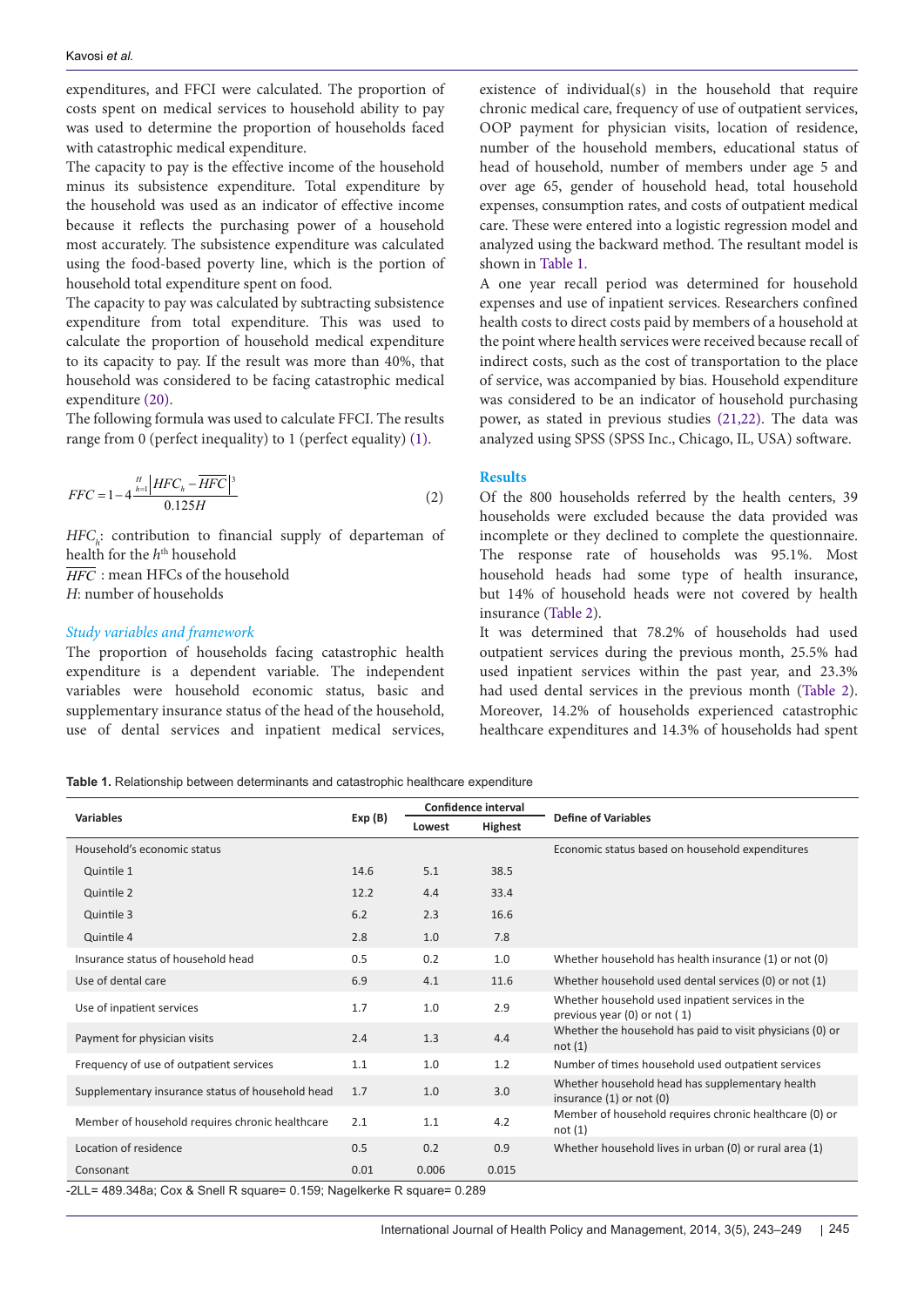<span id="page-3-0"></span>**Table 2.** Frequency of study households regarding study variables.

| <b>Variables</b>                                                      | Number | $\%$ | % Facing catastrophic expenditures |
|-----------------------------------------------------------------------|--------|------|------------------------------------|
| Household economic status                                             |        |      |                                    |
| Quintile 1 (poorest)                                                  | 177    | 23.2 | 20.3                               |
| Quintile 2                                                            | 127    | 16.7 | 19.7                               |
| Quintile 3                                                            | 169    | 22.3 | 13.6                               |
| Quintile 4                                                            | 146    | 19.2 | 11.6                               |
| Quintile 5 (richest)                                                  | 142    | 18.6 | 4.9                                |
| Insured status of household head                                      |        |      |                                    |
| Yes                                                                   | 631    | 82.9 | 13.8                               |
| No                                                                    | 130    | 17.1 | 16.2                               |
| Existence of persons over age 65                                      | 97     | 12.7 | 19.6                               |
| Existence of persons under age 5                                      | 165    | 21.7 | 12.7                               |
| Member of household requires chronic healthcare                       | 83     | 10.9 | 21.7                               |
| Location of residence                                                 |        |      |                                    |
| Rural                                                                 | 97     | 12.7 | 26.8                               |
| Urban                                                                 | 664    | 87.3 | 12.3                               |
| Payment for physician visits                                          | 511    | 67.1 | 17.6                               |
| Use of dental care                                                    | 178    | 23.3 | 30.3                               |
| Use of hospital inpatient care                                        | 194    | 25.5 | 19.1                               |
| Number of outpatient visits                                           | 595    | 78.2 |                                    |
| Percentage of household capacity to pay devoted to healthcare service |        |      |                                    |
| $\geq 5$                                                              | 577    | 75.8 |                                    |
| $\geq$ 10                                                             | 457    | 60.1 |                                    |
| $\geq$ 20                                                             | 284    | 37.2 |                                    |
| $\geq 30$                                                             | 172    | 22.6 |                                    |
| ≥40 (Catastrophic expenditures)                                       | 108    | 14.2 |                                    |

no money for healthcare in the previous month. When this data was analyzed using the FFCI formula, the index obtained was 0.6 for the study population.

## *Factors affecting catastrophic expenditure*

[Table 1](#page-2-0) shows the results of logistic regression. The significant factors were determined to be household economic status, basic and supplementary insurance status of household head, use dental services, use of inpatient services, existence in household of person(s) in chronic need of medical care, frequency of use of outpatient services, OOP payment for physician visits, and location of residence.

*Household economic status:* The odds of facing catastrophic expenditure decreased as the household economic level increased. For example, the number of households in the first quintile likely to face catastrophic expenditure was almost 14 fold the number in the 5<sup>th</sup> quintile.

*Supplementary insurance status of household head:* Households with heads that did not have any type of supplementary health insurance were 75.0% more likely to face catastrophic medical expenditure than those with heads that had some type of supplementary health insurance coverage.

*Use of dental services:* The odds of experiencing catastrophic medical expenditure for households that had recently used dental services was 7 fold that of households that had not used dental services.

*Use of inpatient services:* The odds of being faced with the catastrophic expenditures in the households which had used inpatient services in the previous year were 75.0% greater than those that had not used such services.

*Frequency of use of outpatient services:* The likelihood of facing catastrophic medical expenditure increased 11.0% each time a household made use outpatient services.

*Payment for physician visits:* The likelihood of facing catastrophic medical expenditure in households that were required to pay OOP for physician visits was almost 2.5 fold that of households that did not have to pay for visits.

*Existence in household of individual(s) in chronic need of medical care:* The odds of a household facing catastrophic expenditure if it contained individual(s) in chronic need of medical care were twice that of households that did not contain individual(s) in chronic need of medical care.

*Location of residence:* The likelihood of facing catastrophic medical expenditure for households located in rural areas was 49.0% greater than for those living in urban areas.

Whether or not the household head had medical insurance was not a significant factor for the likelihood of that household experiencing catastrophic health expenditure, but it was shown that experiencing catastrophic health expenditure was less likely in households whose heads were covered by health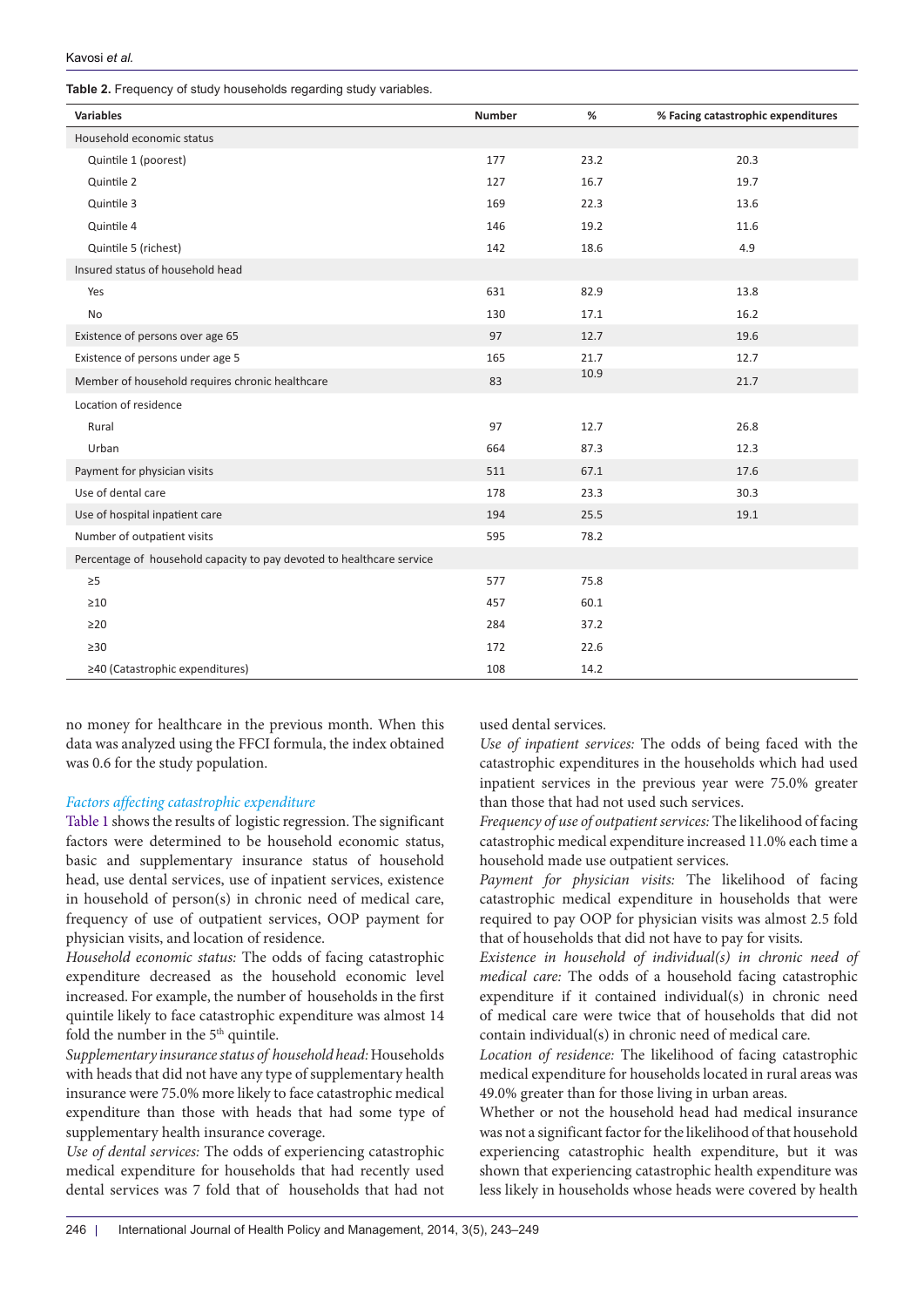# insurance.

The results of the Hosmer–Lemeshow test (*P*=0.3) confirmed the accuracy of the model.

# **Discussion**

The FFCI and the proportion of the households faced with catastrophic health expenditure are two indicators that can help policy-makers identify the shortcomings of risk contribution and other financial protection mechanisms available in financing systems ([1\)](#page-5-2). The results of this study indicate that the present health system has been unsuccessful in protecting households from the economic burden of catastrophic health expenditure in the community studied.

The results show that FFCI equaled 60.0% in Shiraz. Past studies of different regions of Iran have the reported FFCI values ranging from 83.7% in a national study in 2005 [\(16\)](#page-6-10) to 56.0% in a study conducted in Kermanshah province in 2009 ([17](#page-6-11)). In the present study, 14.2% of households faced catastrophic health expenditures. This indicator has been reported to be from 2.0% to 22.0% in national and regional studies [\(16,](#page-6-10)[17](#page-6-11),[23](#page-6-17),[24](#page-6-18)).

This low FFCI value and the large number of households facing catastrophic expenditures are signs of deficiencies in the financial protection of Iran's health system that are worth considering. Two factors can predict disproportionate financial contributions by a household to the health system: health system features and household characteristics. The former includes high OOP expenditure at the point of healthcare service, its regressivity, and lack of prepayment plans. The latter includes factors such the low ability of a household to meet the expenditures, use of health services, and location of residence.

A global study of 59 countries showed that the percentage of households facing catastrophic health expenditure differed by country and ranged from almost zero in Slovakia, Great Britain and the Czech Republic to more than 10.0% in Brazil and Vietnam [\(20\)](#page-6-14). Kanul *et al.* reported this index to range from 0.1 to 0.2 in 12 countries in Latin America and the Caribbean ([25\)](#page-6-19). Studies conducted in Turkey and Thailand reported that the percentages of households facing catastrophic expenditures was 0.6% and 8% to 14.0%, respectively ([9,](#page-6-4)[26\)](#page-6-20). The varied performance of these countries appears to be related to the structure of the particular health system. Countries with tax-based health insurance provide greater public protection, while countries with private health insurance or mixed systems performed less effectively in this regard. Iran has a mixed health insurance system and not all households are covered. The present study showed the having health insurance and its service coverage are factors that can protect household against the catastrophic health expenditure. Households that were not covered by insurance or who used services not included the insured's health package should allocate a higher percentage of their capacity to pay to health costs. The findings of the present study are in agreement with the results of studies conducted in other countries ([12](#page-6-7)[,24](#page-6-18)[,25](#page-6-19)[,27\)](#page-6-21).

Universal health insurance coverage can help reach the goal of financial protection against catastrophic health expenditure.

It is important to determine how many people are covered for which type of service and what percentage of costs is actually covered. In Iran, in spite of the high percentage of insurance coverage of households, prepayments do not actually protect households at the time of service from inappropriate benefit packages. Revising the health benefit package is necessary in Iran. To do so, policy-makers should know which services are vital for the public and identify those that put more financial burden on households to arrive at policies for appropriate benefit packages. As Kwon [\(28\)](#page-6-22) has stated, the breadth and depth of benefit coverage is key to financial risk protection.

The results of the present study have shown having supplementary insurance coverage decreases the risk of facing catastrophic health expenditure. As shown, the risk of facing catastrophic health expenditure in households whose heads do not have supplementary insurance was 75.0% more than those whose heads had supplementary insurance coverage. The improved coverage by supplementary health insurance compared to basic health insurance highlights the weakness of basic insurance plans in Iran and better protection of supplementary insurance for members.

In Iran, supplementary insurance covers costs and services that are not covered by basic insurance. If households must pay at the point of service or use services not covered by basic insurance, supplementary insurance will pay a percentage of those costs. Coverage by supplementary insurance can be a mechanism for the financial protection of households against the costs of healthcare services. In Iran, supplementary health insurance is optional and is provided by the private sector; consequently, most people are not willing or do not have the ability to purchase such policies.

The results of the present study show that the major reason for a household to experience catastrophic health expenditure was their economic status. This agrees with the findings of studies conducted in Iran and elsewhere [\(7,](#page-6-2)[15,](#page-6-9)[19\)](#page-6-13). One study conducted in 13 Asian countries showed that households with better economic levels, particularly in countries with low and middle-sized economies, spent a higher proportion of their ability to pay on health services. This may also be affected by the fact that the poor avoid the use of and payment for health services [\(29\)](#page-6-23). A study conducted by Mishra and Mukhopadhyay [\(30\)](#page-6-24) showed are major relationship between economic status and healthcare service utilization.

This issue cannot be met solely by the health system; improving the economic status requires multi-sectorial intervention. The healthcare system can only affect the amount paid by households for health services by providing health insurance or controlling costs. Sometimes even low health expenditure is catastrophic for a household with a low ability to meet the costs. This cannot be resolved unless the social welfare system of the country improves and the government increases a household's ability to pay. Another improvement can be implementation of urban family physicians and a referral system that effectively decreases costs of services.

The existence in a household of an individual(s) requiring chronic medical care was another factor affecting the likelihood of facing catastrophic health expenditure. In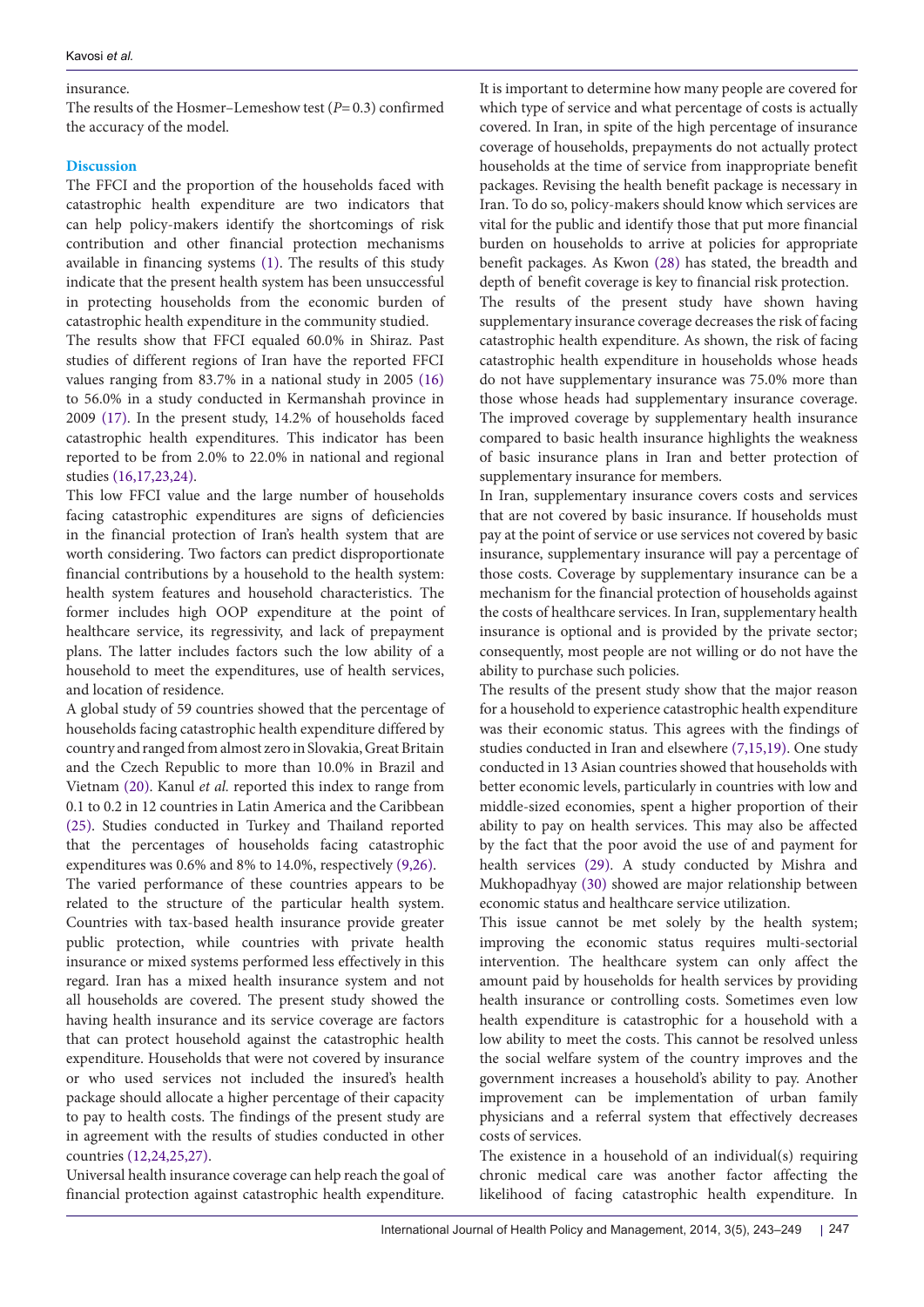general, individuals requiring chronic care are more ill than ordinary individuals. The health expenses of households with such members are higher and their capacity to pay may decrease. Studies that have taken this factor into account agree with this finding [\(12,](#page-6-7)[25,](#page-6-19)[26](#page-6-20),[31](#page-6-25)).

The present findings demonstrate that households that used dental or inpatient services were more likely to face catastrophic expenditure. Somkotra and Lagrada [\(12\)](#page-6-7) concluded that admission to a public or private hospital in the last 12 months of a member of a household was indicative of experiencing catastrophic health expenditure. This relationship was more significant for individuals admitted to a private hospital. Su *et al.* [\(11\)](#page-6-6) confirmed the relationship between service consumption and facing catastrophic expenditures.

Use of dental services, which are expensive and not covered by health insurance packages in Iran, were indicative of a household experiencing catastrophic health expenditure ([24\)](#page-6-18). This indicates that policies to decrease catastrophic expenditure in Iran should consider dental care coverage and determine which aspects of this service should be covered by basic and supplementary insurance.

Increases in the use of outpatient services and physician visits increased the likelihood of experiencing catastrophic expenditure. The results showed an 11.0% increase in experiencing catastrophic health expenditures for each use of outpatient services ([Table 1](#page-2-0)).

The results of this study show that the location of the residence in a rural area increased the likelihood of facing catastrophic health expenditure. Studies inside and outside the country have confirmed this finding [\(17,](#page-6-11)[23,](#page-6-17)[25,](#page-6-19)[26](#page-6-20)). This difference might be a result of the lower capacity of rural residents to meet costs, fewer physical opportunities and less time to pursue health services and delays seeking care until a condition has developed to the point where more expensive care is required.

# **Study limitations**

In the present study, as in similar studies, there was a probability of over- or under-reporting of the costs and of recall bias. An attempt was made to minimize these problems by shortening the recall period and also reconfirming the cost data by randomly recontacting households who had completed the questionnaires.

## **Conclusion**

It is necessary to understand the extent and severity of a problem to provide useful and constructive solutions to it. The solutions offered should be evaluated according to their position and the state of the system. Ultimately, one or some of these solutions should be used to solve the problem [\(29\)](#page-6-23).

The study findings suggest that the reasons for a household encountering catastrophic health expenditures fall into the categories of high OOP payments, low ability to pay, and lack of protective mechanisms. It is evident that policies in this regard should focus on decreasing OOP payments, promoting the ability to meet payments using public welfare mechanisms, and creating protective mechanisms such

as insurance packages and exemptions for the poor from coverage of exceptional medical costs.

There were significant differences between the results of regional and national studies in Iran which highlight the need for databases that delineate the household quantitative and qualitative variables. It is clear that effective policies that promote equity in health and the monitoring of these policies have a direct relationship with such information. Policy-makers should immediately take steps to create such databases ([32](#page-6-26)).

Long-term studies examining the behavior of households suffering from serious medical conditions can provide policymakers with more accurate information to make appropriate decisions.

# **Acknowledgements**

The research received financial support from the Shiraz University of Medical Sciences in Shiraz, Iran. The authors would like to thank all the households which kindly devoted time to completing the questionnaires precisely. The authors also appreciate the efforts of the Research Improvement Center of Shiraz University of Medical Sciences, Shiraz, Iran and that of Ms. A. Keivanshekouh for improving the use of English in the manuscript.

#### **Ethical issues**

The study was approved by the ethic committee of Shiraz University of Medical Sciences.

#### **Competing interests**

The authors declare that they have no competing interests.

#### **Authors' contributions**

ZK and RH designed the research; ZK, RH, RR, AK, and MKH contributed to literature searches, analysis of the results and their interpretation; ZK, RH, RR, AK, and MKH drafted the initial manuscript. ZK, RH, and MKH were the main contributors; other co-authors contributed to specific minor parts by responding to reviewer remarks and recommendations. All authors read and approved the final manuscript.

#### **Authors' affiliations**

<span id="page-5-1"></span><span id="page-5-0"></span>1 Department of Health Services Management, School of Management and Medical Information, Shiraz University of Medical Sciences, Shiraz, Iran. 2 Student Research Committee, Shiraz University of Medical Sciences, Shiraz, Iran.

#### **References**

- <span id="page-5-2"></span>1. Murray CJ, Knaul F, Musgrove P, Xu K, Kawabata K. *Defining and measuring fairness in financial contribution to the health system*. Geneva: World Health Organization; 2001.
- <span id="page-5-3"></span>2. Pal R. Measuring incidence of catastrophic out-of-pocket health expenditure: with application to India. *Int J Health Care Finance Econ* 2012; 12: 63-85. doi: [10.1007/s10754-012-9103-4](http://dx.doi.org/10.1007/s10754-012-9103-4)
- <span id="page-5-4"></span>3. Murray CJ, Evans D. *Health systems performance assessment: debates, methods and empiricism*. Geneva: World Health Organization; 2006.
- <span id="page-5-5"></span>4. Murray CJ, Xu K, Klavus J, Kawabata K, Hanvoravongchai P, Zeramdini R*, et al. Assessing the distribution of household financial contributions to the health system: concepts and empirical application. Health systems performance assessment: debates, methods and empiricism.* Geneva: World Health Organization; 2003.